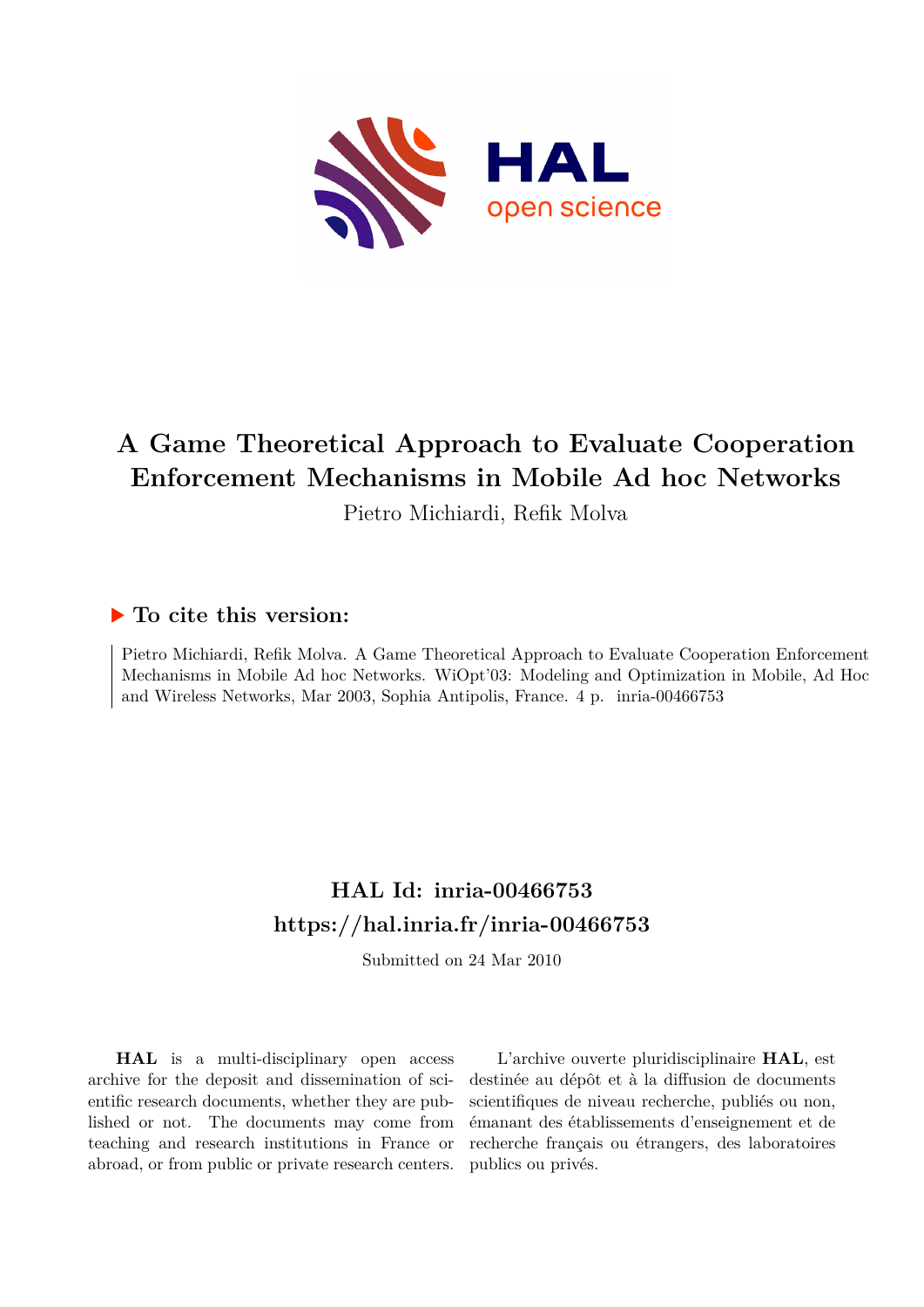## **A Game Theoretical Approach to Evaluate Cooperation Enforcement Mechanisms in Mobile Ad hoc Networks**

Pietro Michiardi and Refik Molva Institut Eurecom 2229 Route des Cretes 06904 Sophia-Antipolis, France

#### **Introduction**

An *ad hoc* network is a collection of wireless mobile hosts forming a temporary network without the aid of any established infrastructure or centralized administration. In such an environment, it may be necessary for one mobile host to enlist the aid of other hosts in forwarding a packet to its destination, due to the limited range of each mobile host's wireless transmissions. Indeed, as opposed to networks using dedicated nodes to support basic networking functions like packet forwarding and routing, in ad hoc networks these functions are carried out by all available nodes in the network.

However, there is no good reason to assume that the nodes in the network will eventually cooperate, since network operation consumes energy, a particularly scarce resource in a battery powered environment like MANET. The lack of cooperation between the nodes of a network is a new problem that is specific to the ad hoc environment and goes under the name of *node selfishness*. A selfish node does not directly intend to damage other nodes by causing network partitioning or by disrupting routing information (mainly because performing these kind of attacks can be very expensive in terms of energy consumption) but it simply does not cooperate to the basic network functioning, saving battery life for its own communications. Damages provoked by a selfish behavior can not be underestimated: a simulation study available in the literature [8] shows the impact of a selfish behavior in terms of global network throughput and global communication delay when the DSR [7] protocol is used. The simulation results show that even a little percentage of selfish nodes leads to a severe degradation of the network performances.

Several mechanisms that detect and prevent a selfish behavior are available in the literature [10, 11, 12, 13, 14]: we take as a reference the CORE [9] mechanism. In CORE, node cooperation is stimulated by a collaborative monitoring technique and a reputation mechanism. Each node of the network monitors the behavior of its neighbors with respect to a requested function and collects observations about the execution of that function. If the observed result and the expected result coincide, the observation will take a positive value, otherwise it will take a negative value. Based on the collected observations, each node computes a reputation value for every neighbor. The formula used to evaluate the reputation value avoids false detections (caused for example by link breaks) by using an aging factor that gives more relevance to past observations: frequent variations on a node behavior are filtered out. Furthermore, if the function that is being monitored provides an acknowledgement message (e.g., the Route Reply message of the DSR protocol), reputation information can also be gathered about nodes that are not within the radio range of the monitoring node. In this case, only positive ratings are assigned to the nodes that participated to the execution of the function in its totality. The CORE mechanism resists to attacks performed using the security mechanism itself: no negative ratings are spread between the nodes, so that it is impossible for a node to maliciously decrease another node's reputation. The reputation mechanism allows the nodes of the MANET to gradually isolate selfish nodes: when the reputation assigned to a neighboring node decreases below a pre-defined threshold, service provision to the misbehaving node will be interrupted. Misbehaving nodes can, however, be re-integrated in the network if they increase their reputation by participating to the network operation.

An original approach to formally assess the security features of a cooperation enforcement mechanism such as CORE is based on an economic model. In this model, service provision (e.g. the execution of the packet forwarding function) preferences for each node are represented by a utility function. As the name implies, the utility function quantifies the level of satisfaction a node gets from using the network resources. Game-theoretic methods are applied to study cooperation under this new model. Game theory is a powerful tool for modeling interactions between selfinterested users and predicting their choice of strategy. Each player in the game maximizes some function of utility in a distributed fashion. The games settle at a Nash equilibrium if one exists, but, since nodes act selfishly, the equilibrium point is not necessarily the best operating point from a social point of view.

In this paper we propose two methods to evaluate the effectiveness of the CORE mechanism based on a cooperative game approach and a non-cooperative game approach: the results obtained using the first approach define a lower bound on the number of legitimate nodes in an ad hoc network when the CORE mechanism is adopted while the second approach describe the asymptotical behavior of a selfish node that is controlled by CORE.

#### **Cooperative games approach**

Our first analysis relies on a preference structure in which players, along with their own absolute payoff, are motivated (non-monotonously) by the relative payoff share they receive, i.e. how their standing compares to that of others. With this, we rely on the ERC model by [4] but use a full information framework.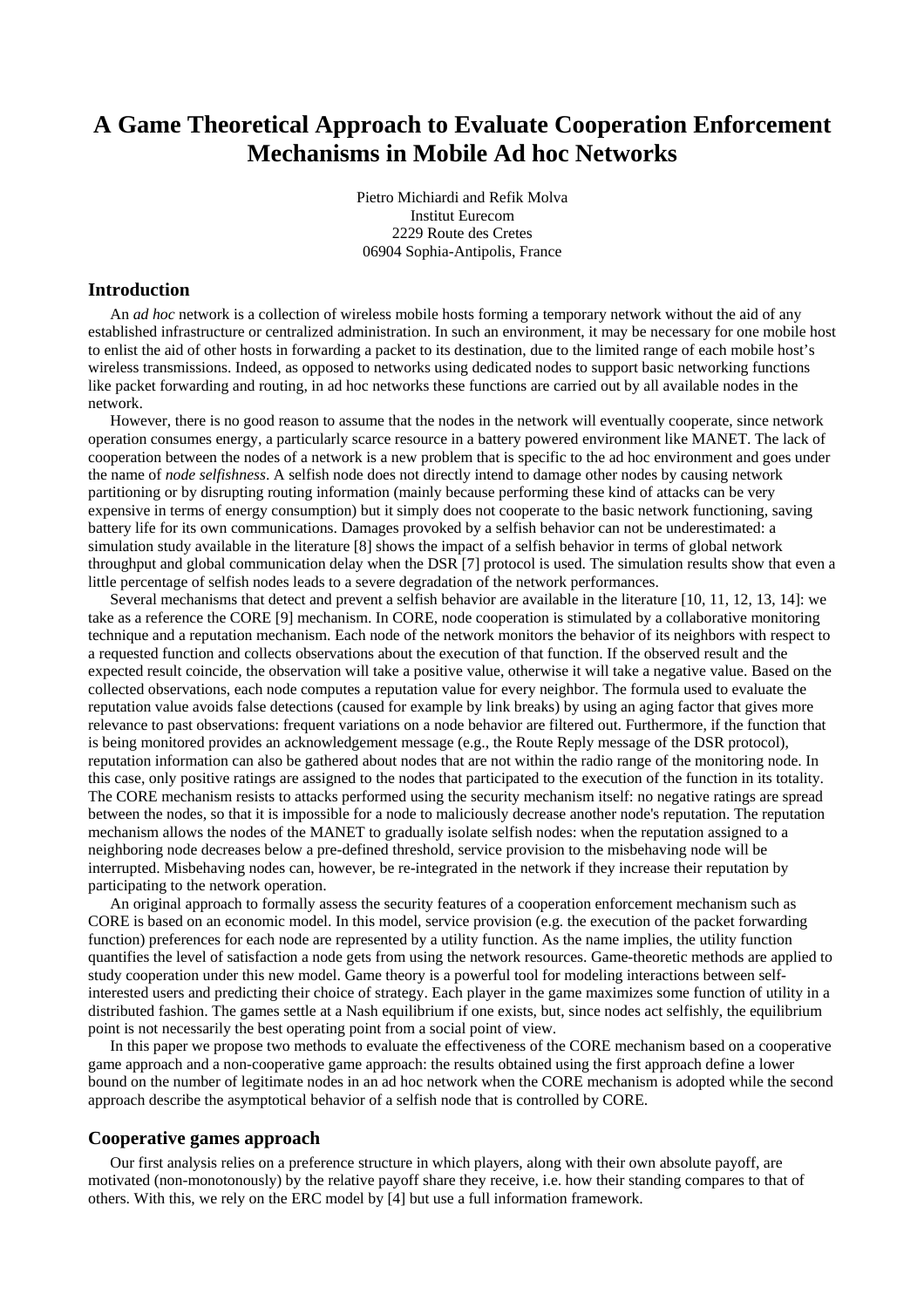Let the (non-negative) payoff to node *i* be denoted by  $y_i$ ,  $i, ..., N$ , and the relative share by  $\sigma_i = \sum_{i=1}^{y_i}$ *j j*  $i = \sum_{i=1}^{y_i} y_i$  $\sigma_i = \frac{y_i}{\sqrt{2}}$ . The utility

function is given by:  $\alpha_i u(y_i) + \beta_i r(\sigma_i)$  where  $\alpha_i, \beta_i \ge 0$  and  $u(i)$  is differentiable, strictly increasing and concave, and r() is differentiable, concave and has its maximum in  $\sigma_i = \frac{1}{N}$ . Throughout this paper we assume that nodes' disutility from

disadvantageous inequality is larger if the node is better off than average, i.e.  $r(\frac{1}{N}-x) \le r(\frac{1}{N}+x)$ ,  $\forall x \in \left[0,\frac{1}{N}\right]$  $\left[0,\frac{1}{N}\right]$  $r\left(\frac{1}{N} - x\right) \le r\left(\frac{1}{N} + x\right), \forall x \in \left[0, \frac{1}{N}\right].$ 

In this section we study a simple symmetric *N*-node prisoner's dilemma where each mobile node can cooperate, 'c', or defect, 'd'. In terms of the node misbehavior problem: the node either correctly executes the network functions or it doesn't. Let the total number of cooperating nodes be denoted by *k*. For any given *k*, the payoff to a node is given by  $B(k)$  if the node defects (tries to free-ride). If a node plays cooperatively, it must bear some additional costs  $C(k)$ . Its payoff is therefore given by  $B(k)$  -  $C(k)$ . We assume decreasing marginal benefits for a node if the number of mobile nodes rises, i.e. *B*(*k*) is increasing and concave. Furthermore, the total cost of cooperation, *kC*(*k*), increases in *k*.

In order to generate the standard incentive structure of a PD game, we assume that

 $B(k+1)$  -  $B(k) < C(k+1)$ , i.e. playing cooperatively reduces the absolute payoff, given an arbitrary number of 'c'nodes. To make cooperation more attractive from both the social and the individual point of view, we make the following assumptions:

(1) 
$$
N \cdot B(k+1) - (k+1)C(k+1) \ge N \cdot B(k) - kC(k)
$$
 "Socially desirable"  
\n(2)  $B(k+1) - C(k+1) \ge B(k) - C(k)$  "Individually desirable"

Furthermore, we assume that payoffs for both cooperating and defecting nodes are non-negative for all *k*.

The reputation measure introduced in [9] is compliant with the incentive structure given by (1) and (2). Cooperation is made attractive from an individual point of view because the cost of participating to the network operation is compensated with a higher reputation value, which is the pre-requisite for a node to establish a communication with other nodes in the network. On the other side, the more nodes have a reputation value that allows them to communicate, the more the cost for participating to the network operation is compensated by a more connected network that increases the nodes'benefits for cooperating.

Next, the Nash equilibria in the one shot PD game under the particular assumption that nodes choose simultaneously is analyzed. Assume that *k* nodes, aside from node *i*, play cooperatively. Then node *i* choose to play 'c' if and only if:

(3) 
$$
\alpha_i u[B(k+1) - C(k+1)] + \beta_i r \left[ \frac{B(k+1) - C(k+1)}{N \cdot B(k+1) - (k+1)C(k+1)} \right] \geq \alpha_i u[B(k)] + \beta_i r \left[ \frac{B(k)}{N \cdot B(k) - kC(k)} \right]
$$

This is equivalent to node *i* playing 'c' if:

(4) 
$$
\frac{\alpha_i}{\beta_i} \le \delta(k) \text{ where } \delta(k) = \frac{r \left[ \frac{B(k+1) - C(k+1)}{N \cdot B(k+1) - (k+1)C(k+1)} \right] - r \left[ \frac{B(k)}{N \cdot B(k) - kC(k)} \right]}{u[B(k)] - u[B(k+1) - C(k+1)]}
$$

In order to find feasible coalition sizes, we must therefore study conditions in which  $\delta(k)$  is positive. The details concerning the determination of the equilibrium point can be found in [15]. The validity of assumption (1) and (2) made on the payoff structure implies that the condition  $\delta(k) > 0$  is necessary and sufficient to state that, for any given vector of types, if a node plays 'c' at the equilibrium, then, in total, at least half of the nodes cooperate.

#### **Non-cooperative games approach**

In a second approach, our analysis focused on the identification of preference relations specific to the selfishness problem and the design of a utility function that satisfies this structure. The utility function used to model the selfishness problem takes into account the energy that a node spends for the purpose of its own communications and the energy that the node has to use when participating in the routing protocol and when relaying data packets on behalf of other nodes. Node behavior is represented as the percentage of energy a node dedicates for its own communications and the percentage of energy spent for network operation. Under these assumptions the utility function used to study the strategy chosen by a node is the following:

(5) 
$$
u_{ni}(bi, bj) = E_{self} \cdot (1 - b_i) - b_i \cdot f \cdot (E_R + E_{PF})
$$

where  $b_i$  corresponds to the strategy (behavior) adopted by node  $n_i$ , and  $b_j$  is a given strategy selected by all the other nodes in the network:  $b_i$  is the variable of equation (5). The term  $b$  identifies the percentage of energy consumed by a node and ranges from 0 to 1: when a node selects *b* equals to zero it will use all the available energy for its own communications. The other factors that appear in (5) are respectively:

 $E_{self} = n \cdot (E_{send} + E_{recv}) = n \cdot (k+1) E_{recv}$ , energy spent for own communications

$$
E_R = (1 - b_j) \frac{n \cdot t}{m} (E_{send} + E_{recv}),
$$
 energy spent for participating to the routing protocol  

$$
E_{PF} = (1 - b_j) \cdot t \cdot n \cdot (E_{send} + E_{recv}),
$$
 energy spent to relay packets for neighboring nodes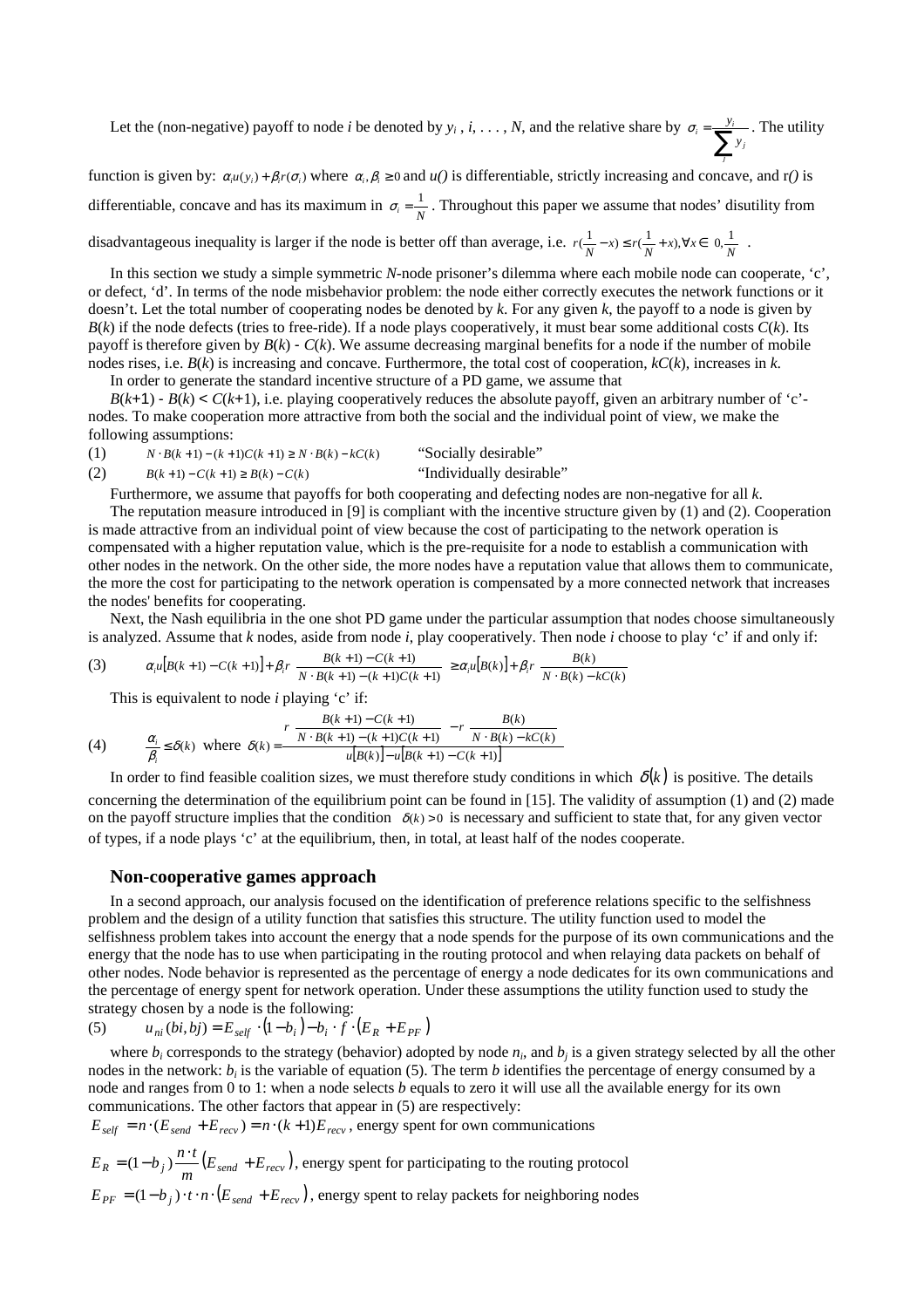$E_{send} = k \cdot E_{recv}$ , respectively the energy spent for sending and receiving one packet

*n* , the number of packets to send

 $t$ , the number of neighboring nodes of node  $n_i$ 

*m*, the average number of messages after which a new route discovery phase is needed

*f* , is a multiplicative factor that models the non-linearity of the second summand of (5)

A "rational" selfish node always tries to maximize equation (5): the maximum determines the strategy *b<sup>i</sup>* chosen by that node, which is always to defect, by selecting the total amount of energy dedicated to other nodes close to zero. Since nodes act selfishly, the equilibrium point is not necessarily the best operating point from a social point of view and pricing emerges as an effective tool to enforce the cooperation among the nodes because of its ability to guide node behavior toward a more efficient operating point. The pricing factor that has been chosen to settle the game at a more socially desirable operating point is the reputation value calculated within the execution of the CORE mechanism. The utility function presented in (5) is modified as follows:

(6)  $u_{ni} ( bi, bj ) = E_{self} \cdot (1 - b_i) - b_i \cdot f \cdot (E_R + E_{PF}) \cdot r_{ni}$ 

where the term  $r_{ni}$  corresponds to the normalized reputation value assigned to node  $n_i$  and dynamically evaluated by its *t* neighbors depending on the past strategy adopted by node *n<sup>i</sup>* . The use of a pricing factor modify the position of the maximum of equation (6) with respect to equation (5) evaluated in the same circumstances. By dynamically modifying the position of the maximum, it is possible to impose a selfish node to change its strategy to a fair behavior, as it is possible to see in Figure 1.

The first graph shows the reputation evaluated by the *t* neighboring nodes of node *n<sup>i</sup>* : the reputation value depends on the behavior of node  $n_i$  in the past observations. The second graph depicts the strategy chosen by the selfish node versus time: in a first moment, the node selfishness is still not compensated by the reputation mechanism and the strategy chosen by the node falls to zero (i.e. a pure selfish behavior). However, as soon as the node behavior is detected to be selfish the node reputation starts to fall: a "rational" selfish node will then chose a new strategy that issues from the maximization of equation (6) and that tries to compensate the loss in the reputation factor.

The strategy selection phase stabilizes asymptotically to a fair position where half of the nodes' energy is used to cooperate with other nodes in the network operation.



**Figure 1. Node behavior when CORE is adopted in the network.**

#### **Conclusions**

This paper introduces a new approach to investigate on the characteristics of cooperation enforcement mechanisms designed for mobile ad hoc networks. We have shown that the ad hoc paradigm can be modeled using different approaches that have been developed for game theory. When applied to the CORE mechanism, the two approaches